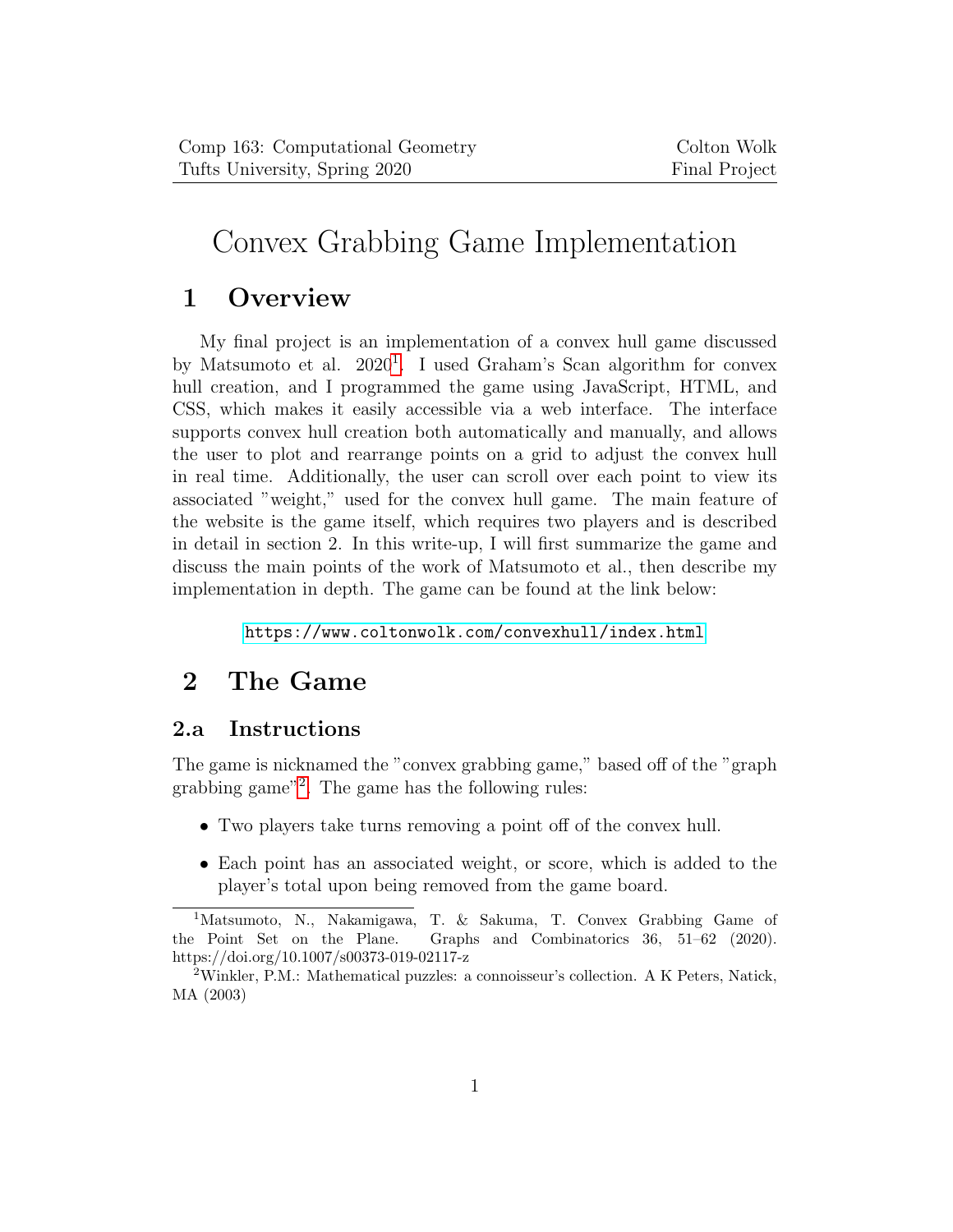- The goal is to maximize the total score, and whichever player has a higher score (more than half of the total weight) once all weights have been removed from the board wins.
- Points may only be removed from the convex hull, and the hull is reformed after each move. Thus, neither player can greedily select maximum weight points to win in all cases.

It has been shown that the first player will always win under a specific set of circumstances, but a guarantee for an arbitrarily structured board with arbitrary point scores is not yet known. As mentioned, the game is based on the "graph grabbing game" where two players collect non-cut vertices instead of convex hull points, and similarly try to maximize their scores.

#### 2.b Board Layouts

There are a few basic layouts of the graph which make it easy to determine which player will win. If, for example, all points are on the convex hull, then it is clear that the first player can repeatedly take the point with the maximum score and then win the game. It is also clear that, if a point on the hull has a score greater than half of total weight on the board, then the first player will win. Although a general case is not known, there are other particular settings which guarantee a win for one of the two players, Alice and Bob (who take turns in that order), which Matsumoto et al. states as the paper's main theorem:

**Theorem 1.** Let  $P$  be an odd-point set on the plane in general position. If P has at most two inner points, then Alice wins the game on P.

This theorem is proved by induction on the number of points. I did not use this theorem in my implementation, but it is useful to know as a strategy while playing the game.

### 3 My Work

#### 3.a Graham's Scan Implementation

In total my program has 4 documents: an HTML file, a CSS file, and two JavaScript files. The JavaScript files contain an implementation of Graham's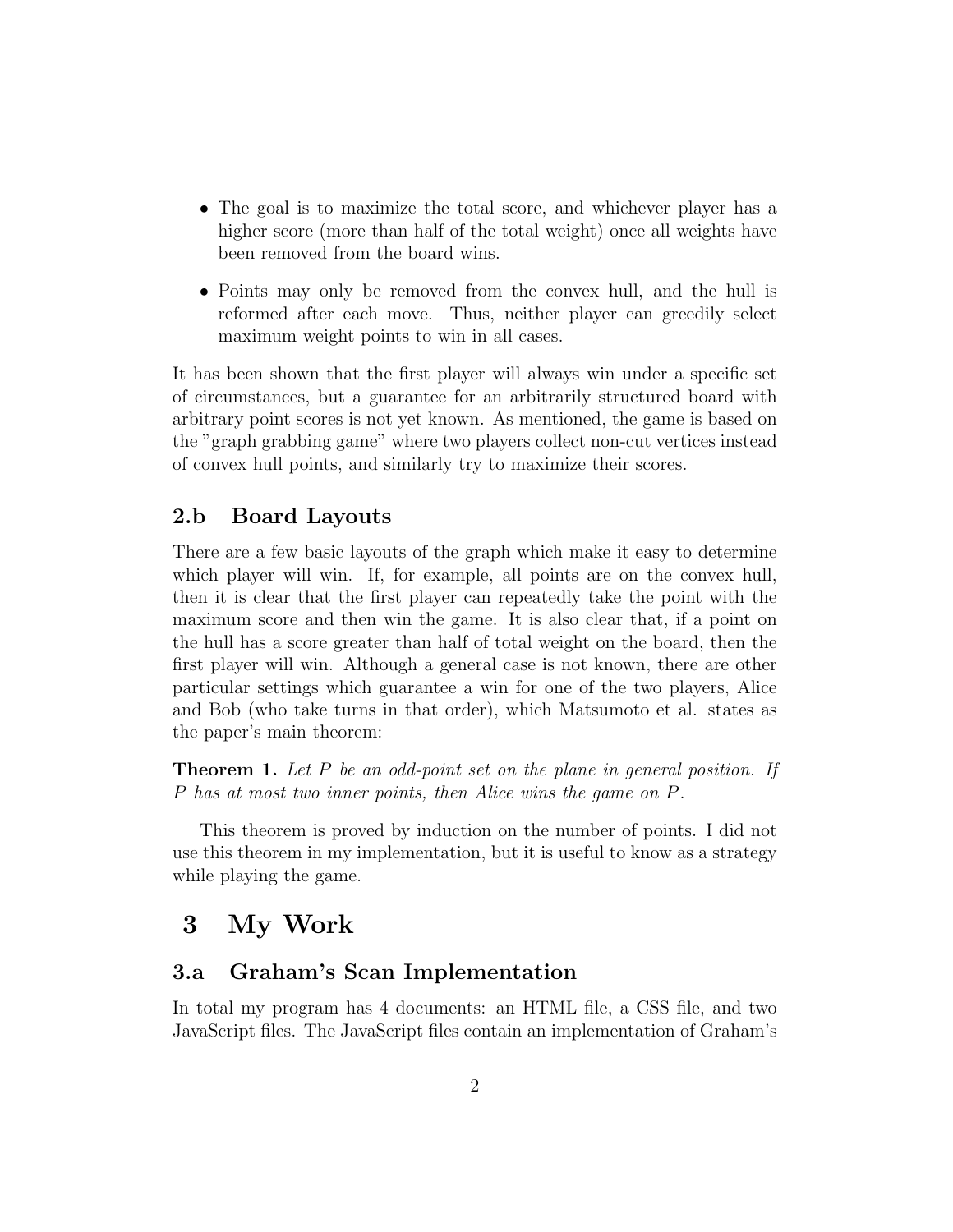Scan as well as most of the demo/game code. I based the website style and structure loosely off of a previous website I created, but heavily customized it for this project. I've included my pseudocode of Graham's Scan convex hull algorithm below:

 $\overline{\phantom{0}}$ 

| Algorithm 1: Graham's Scan                                       |
|------------------------------------------------------------------|
| <b>Data:</b> A set $S$ containing $n$ points                     |
| <b>Result:</b> Points on the Convex Hull                         |
| if $n \leq 3$ then                                               |
| return points;                                                   |
| end                                                              |
| $c \leftarrow$ centroid of three arbitrary points;               |
| $l \leftarrow$ leftmost point of S;                              |
| $j \leftarrow \textit{// first Jarvis March edge};$              |
| for each point $p \in S$ do                                      |
| find slope of $p$ with respect to centroid;                      |
| find slope of $p$ with respect to $l$ ;                          |
| $j \leftarrow \max$ slope of $\overline{lp}$ so far;             |
| end                                                              |
| sort $S$ with respect to slope with centroid;                    |
| stack $T.push(l, j);$                                            |
| $p \leftarrow j$                                                 |
| while $p \neq l$ do                                              |
| $p \leftarrow$ next point in sorted order;                       |
| while p and top two points in $T$ don't form a left-hand turn do |
| T.pop;                                                           |
| end                                                              |
| T.push(p);                                                       |
| end                                                              |
| return $T$ ;                                                     |

My implementation style follows closely to the lecture notes from  $class<sup>3</sup>$  $class<sup>3</sup>$  $class<sup>3</sup>$ , although the actual implementation is much longer and requires some intermediate steps. Most of my time in this part was spent testing and debugging the program.

<span id="page-2-0"></span> $^3$ http://www.cs.tufts.edu/comp/163/notes05/CH1\_handout.pdf